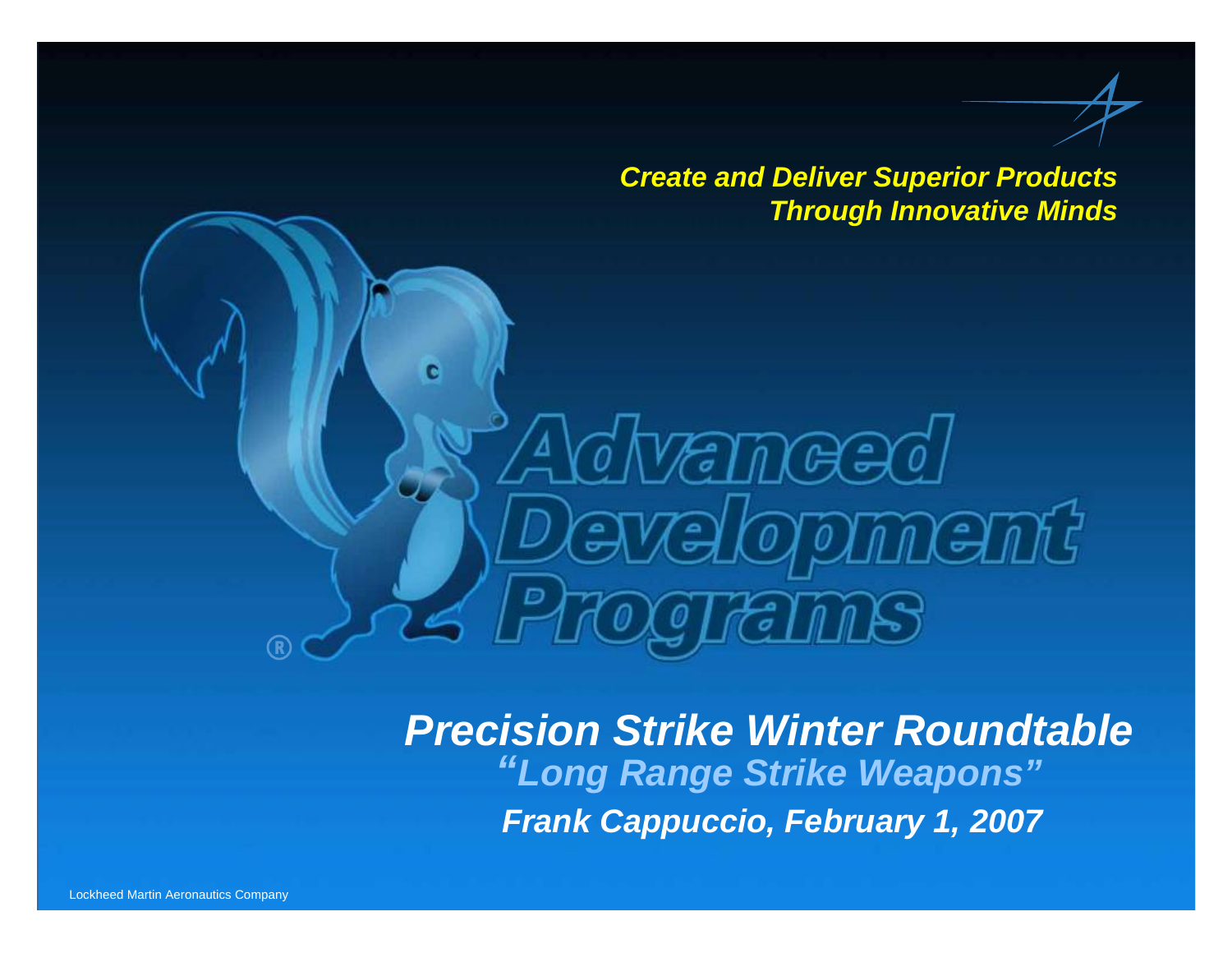



**1. What LRS Capabilities Does the Customer Community Want?**

**2. What Are the Desired Attributes of LRS Weapons?**

**3. How is Industry Responding?**

*It All Depends On … the CAPABILITIES Required & Who's Buying*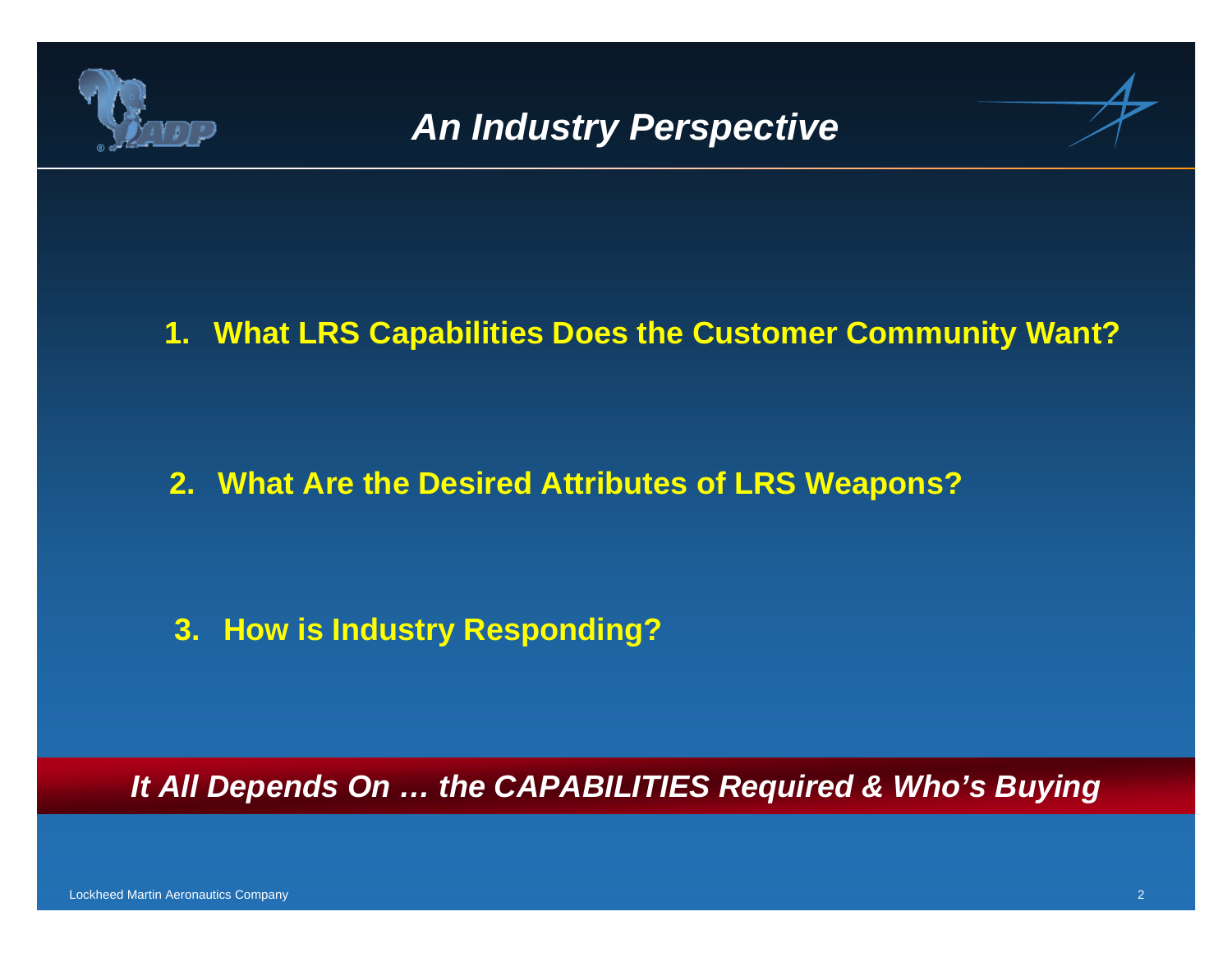

## *Long Range Strike Journey*

"Here is *Industry* Bear, coming downstairs now, bump, bump, bump, on the back of his head, behind Christopher Robin.

It is, as far as they know, the only way to come downstairs, but sometimes we feel that there really is another way…

If only we could stop bumping for a moment and think of it!"

Original Source: Augustine's Laws

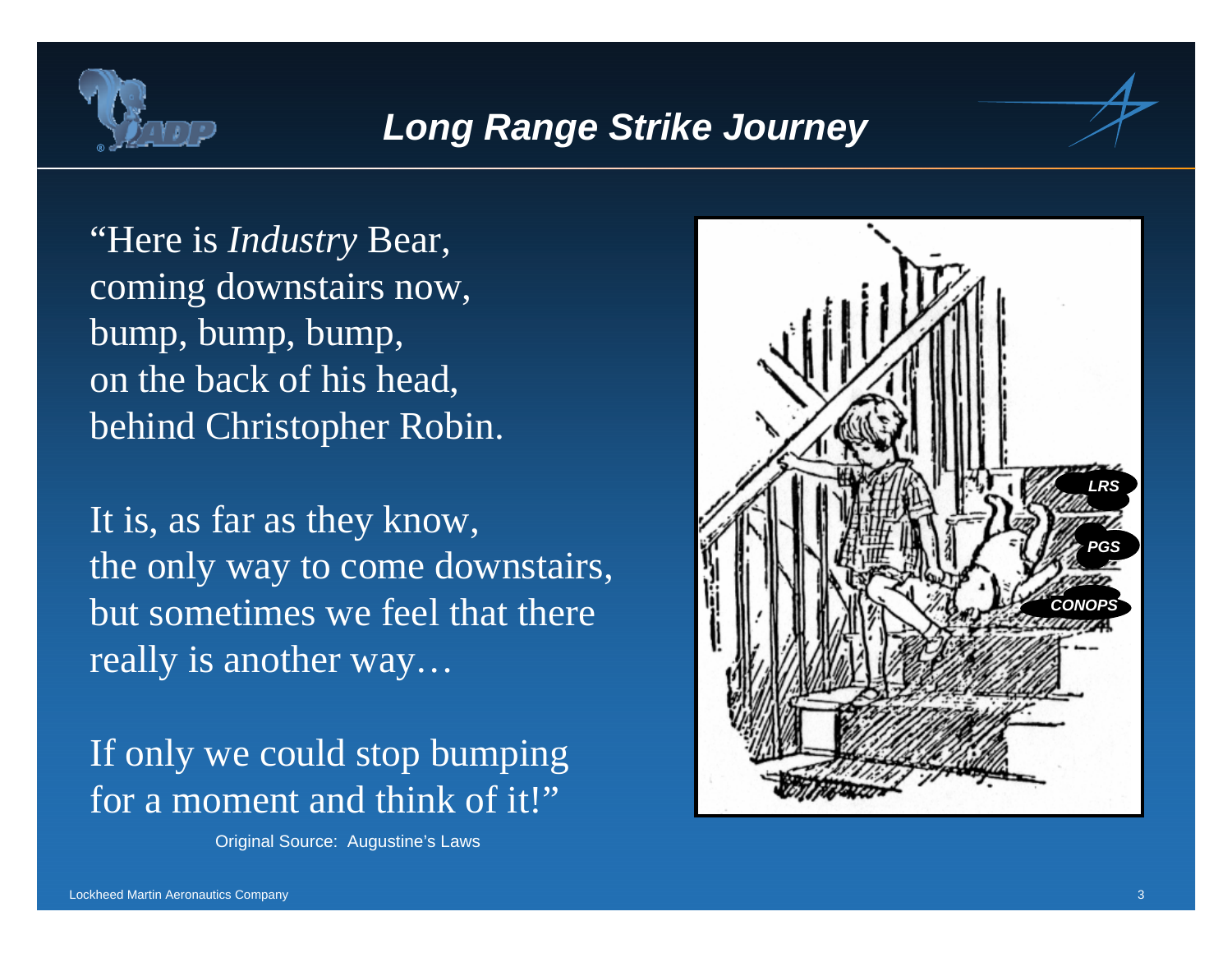

# *CEO Opportunity Review Board*



### *Frank: "Is this your Requirements Source?"*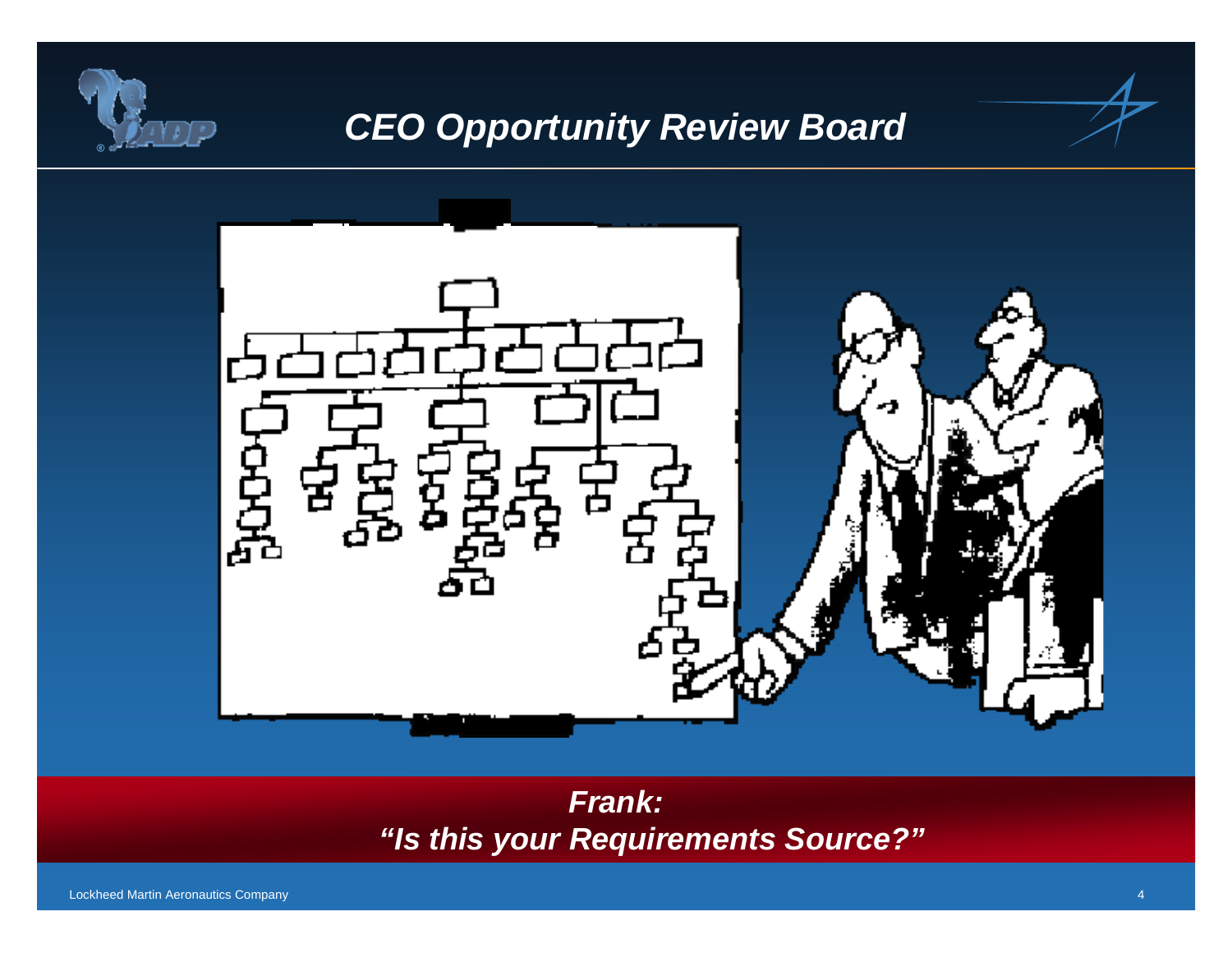

### *Framework for the Future*

**Strategic Vision: Provide the "War-fighter" an Exponentially Increased Capability to Address a Wide Range of Threats, Via Either Preemptive and or Reactive Force, With High Confidence of the Source of the Threat**



**Information Awareness Critical for Precision Engagement**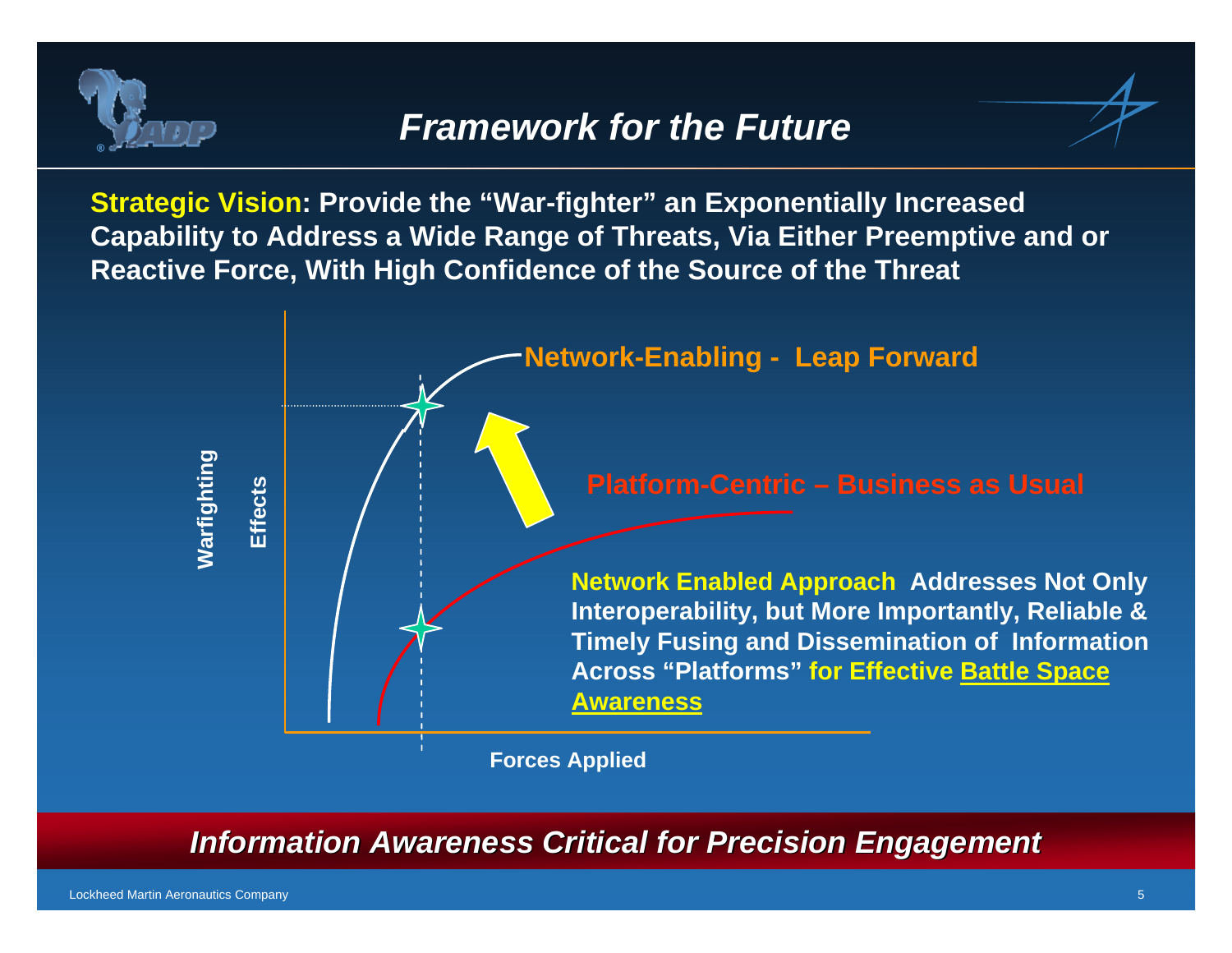

# *Framework for the Future*



**Battle Space Awareness Critical for Precision Engagement** 

Lockheed Martin Aeronautics Company 6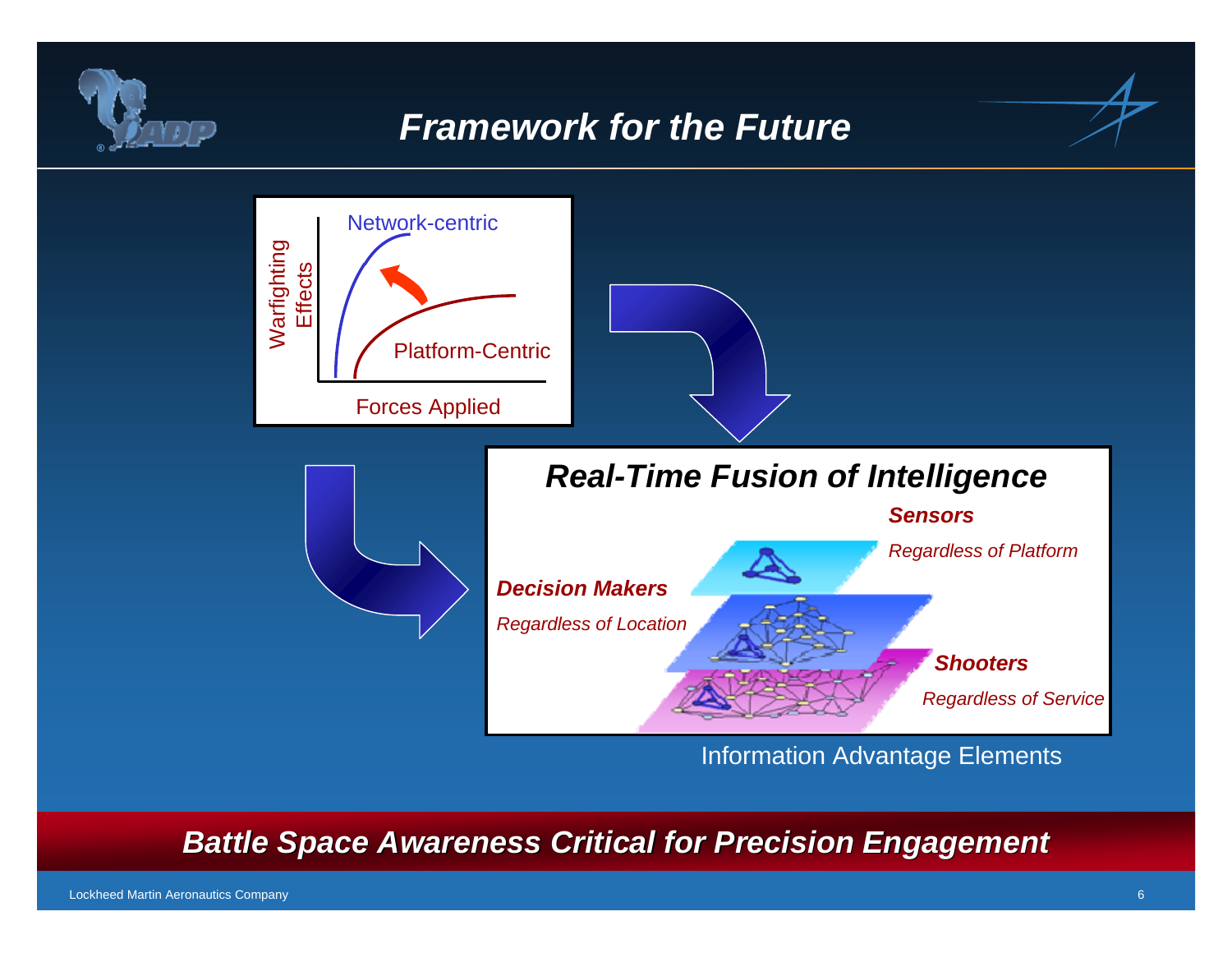

- **Anti Access Due to Basing Restrictions Must Be Accomplished**
	- − *Impacts Navy and USAF CONOPS*
	- −*Forces Strikes From Long Distances in Early Days of Campaigns*

#### • **Proliferation of Next Gen Threat Defensive Systems Must Be Countered**

- −*"Double-digit" SAMs, e.g., S-400, HQ-9, and Follow-ons / Mods*
- −*Advanced Fighters With Advanced IRSTs, Radars, Missiles*
- *Digital IADS / Networked Radars*

#### • **Various Levels of Scenarios / Threats Must Be Addressed**

- −*Near Peer, Highly Capable, High Threat, e.g., China*
- −*Difficult / High Threat, e.g., North Korea*
- *Quick Reaction, e.g., Neutralize WMD Threats, GWOT*
- *Lower Intensity, e.g., Afghanistan, Bosnia, GWOT, etc*

#### • **High Value, Time Critical Target (TCT) Set Must Be Prioritized**

- − *Majority Are Fixed, Preplanned*
- *TBM / SAM Pop Up Targets Included*
- *Target Rich in Large Scenarios*
- − *"Lone Ranger"*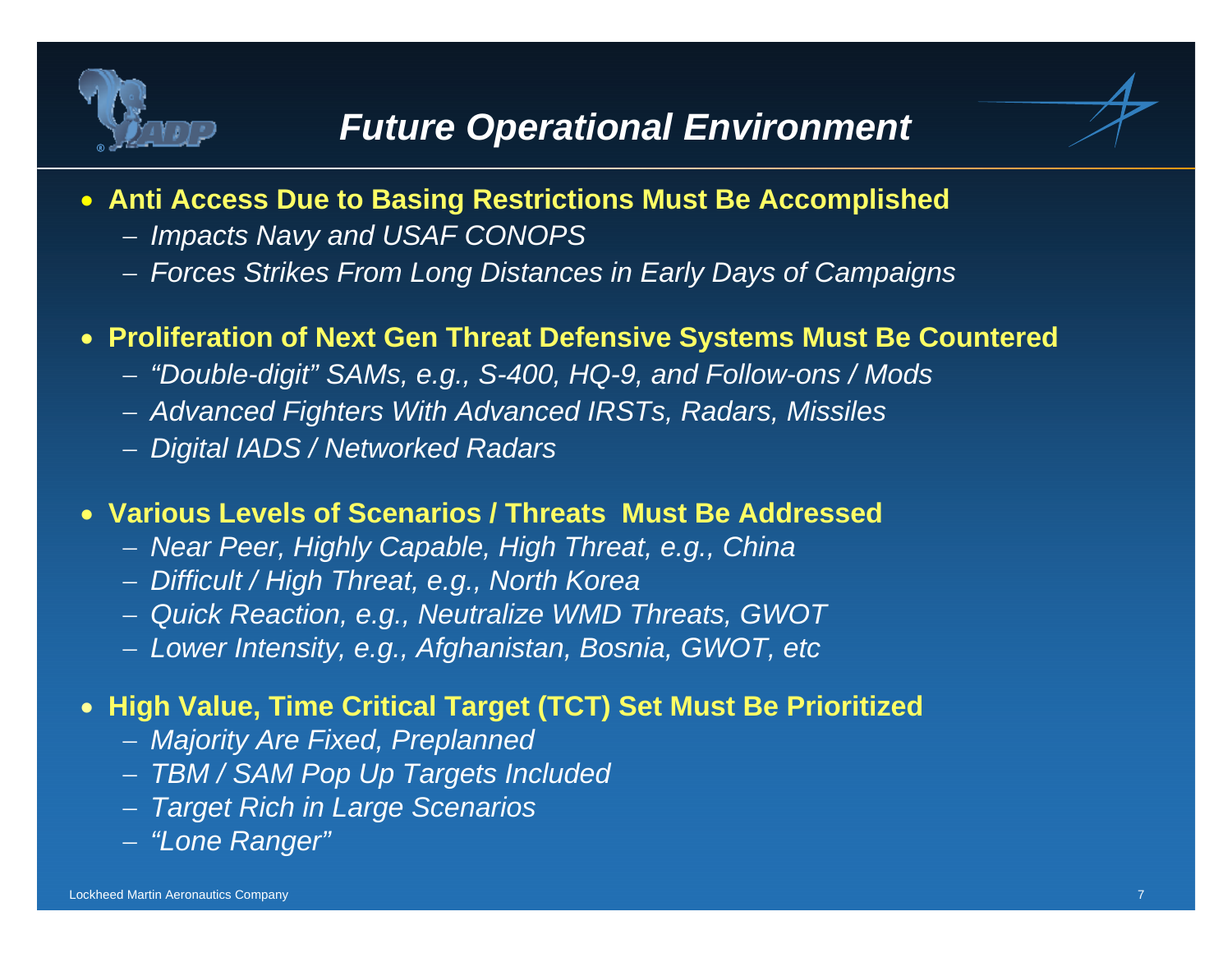

## *Future Strategic Strike System Options*

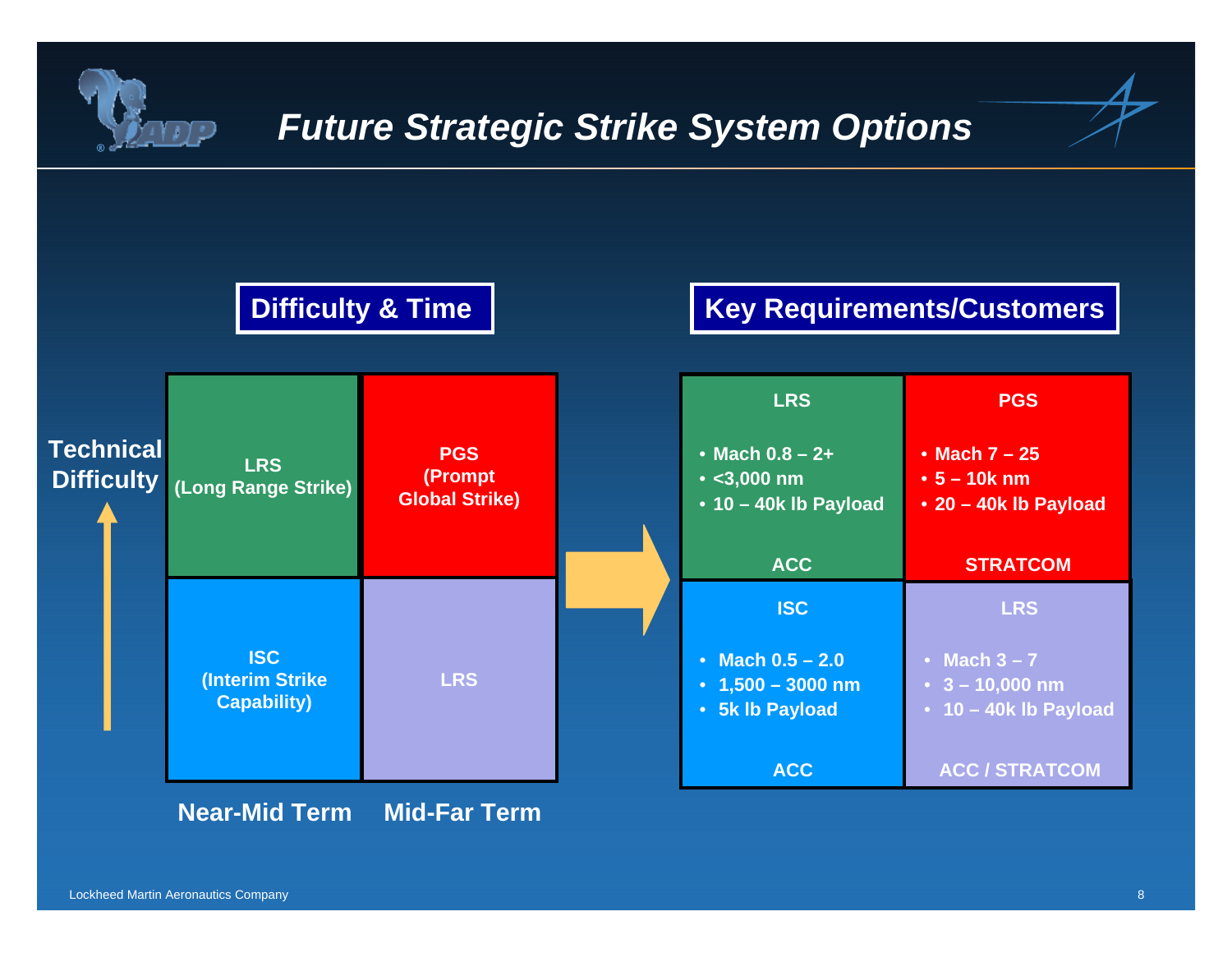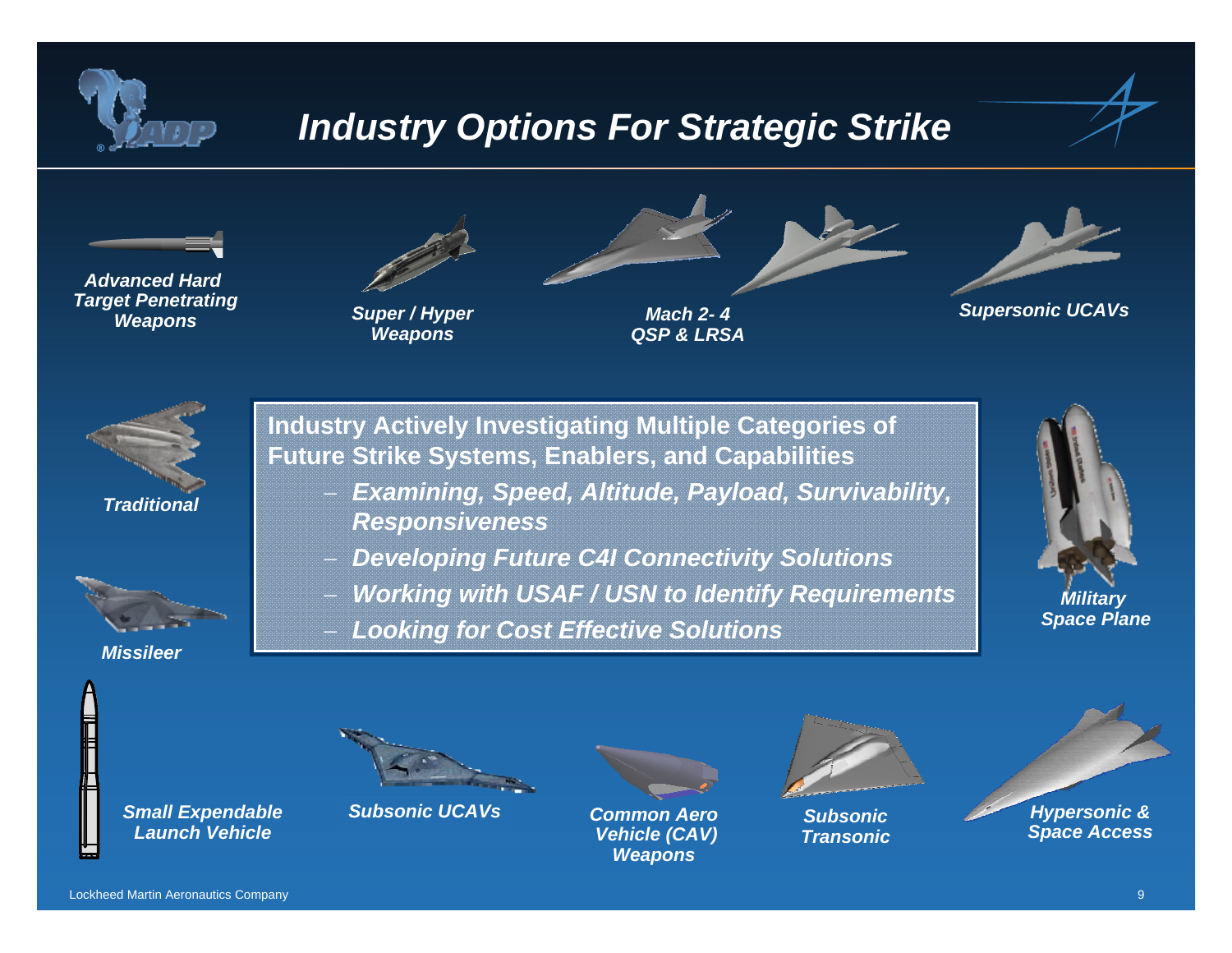

# *Attributes for Precision Engagement*

### **1. Reach**

*Range, Anti-Access, Multiple Platform Compatibility*

### **2. Responsiveness / Speed**

 *Combination of Reach, Speed, and the Right Payload for the Target, Multi-Vector Approach*

### **3. Lethality**

*Precision Required, Soft, Hard, HDBT, Collateral Damage*

#### **4. Survivability**

*Altitude, Speed, Special Technology*

#### **5. Cost**

 *Sufficient Production Numbers, Affordable Manufacturing Methods*

#### *It All Depends on … the CAPABILITIES Required*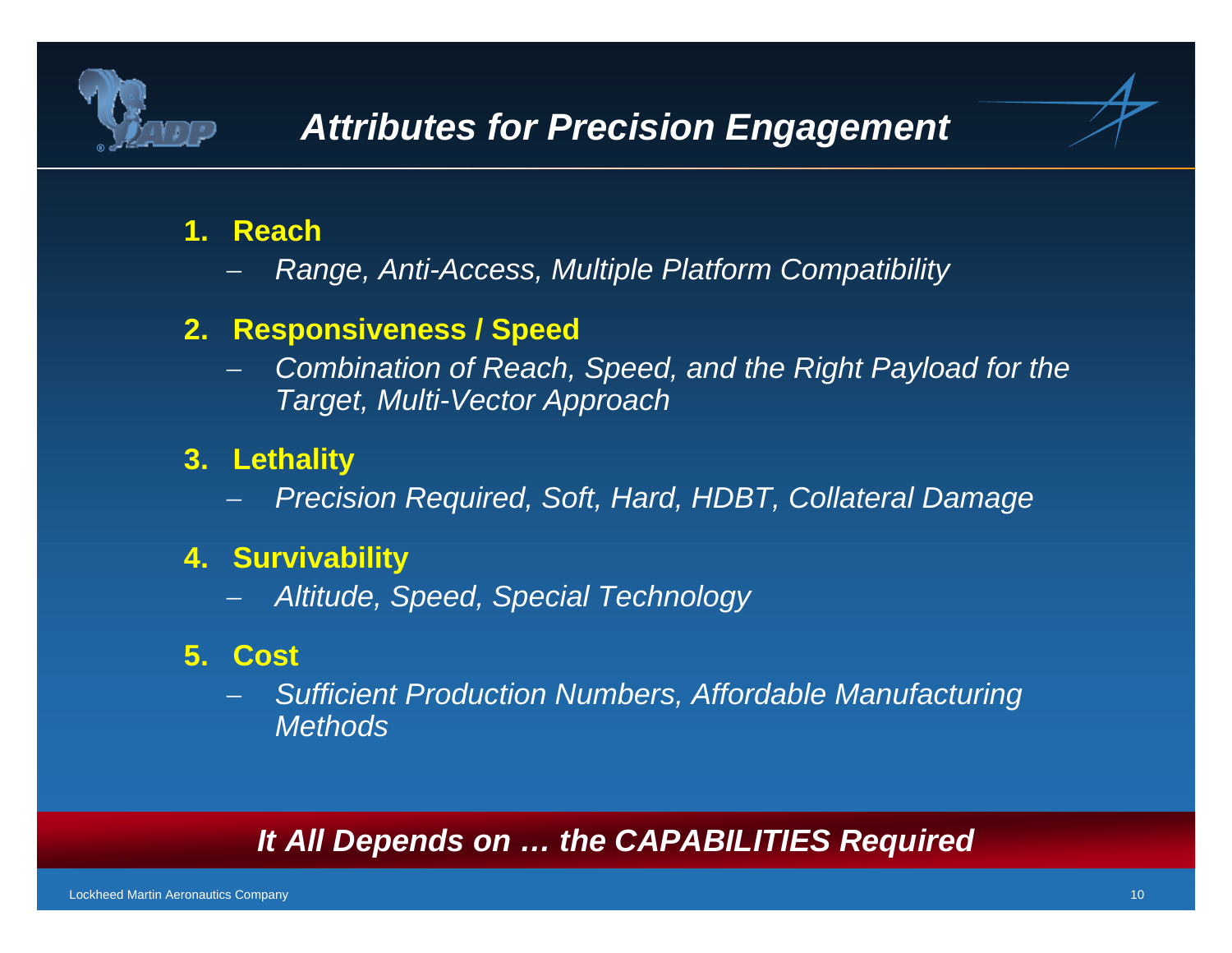

#### *Requirements Drive the Solution*

Lockheed Martin Aeronautics Company 11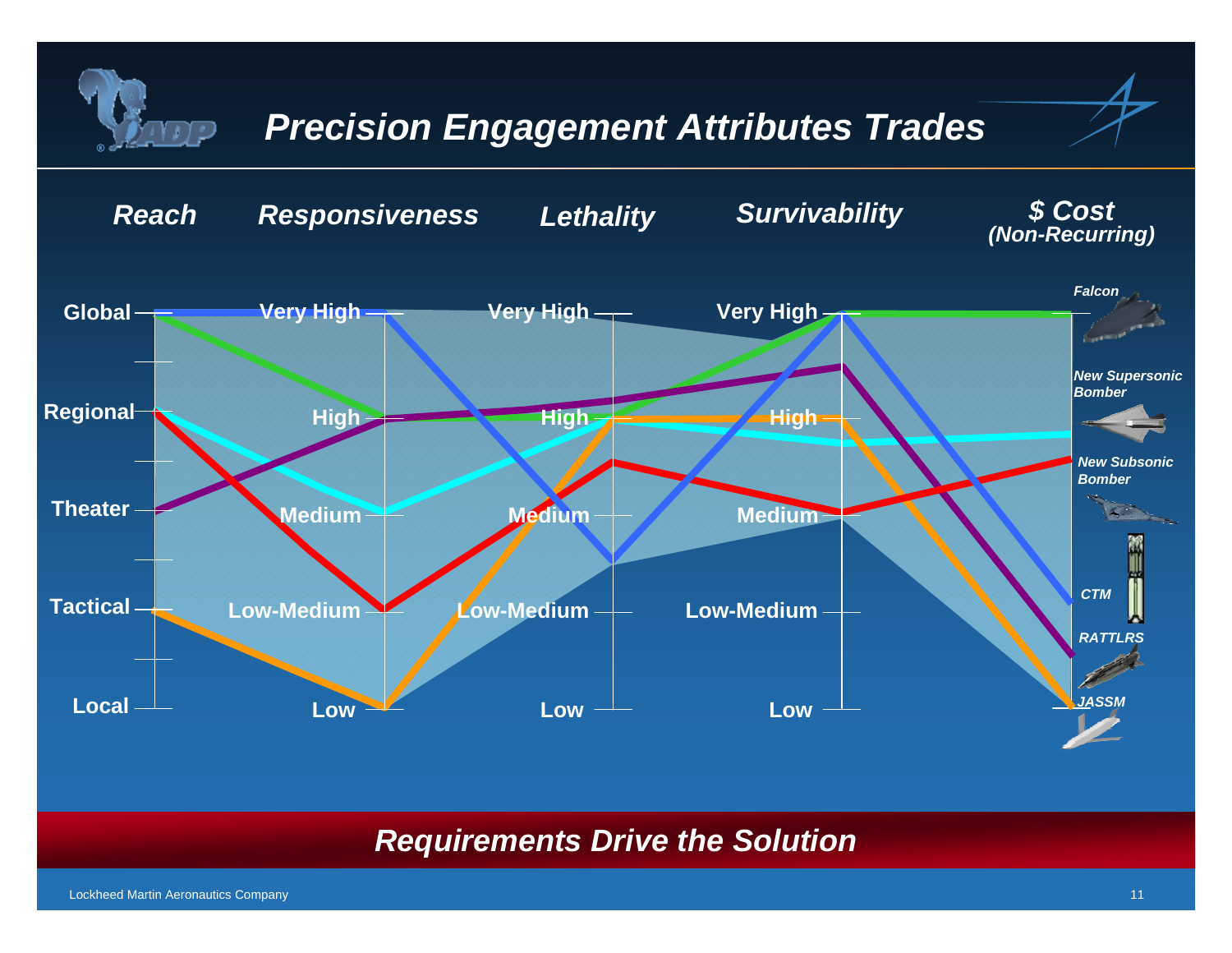

### *Speed -The Attraction and Risk Remain*

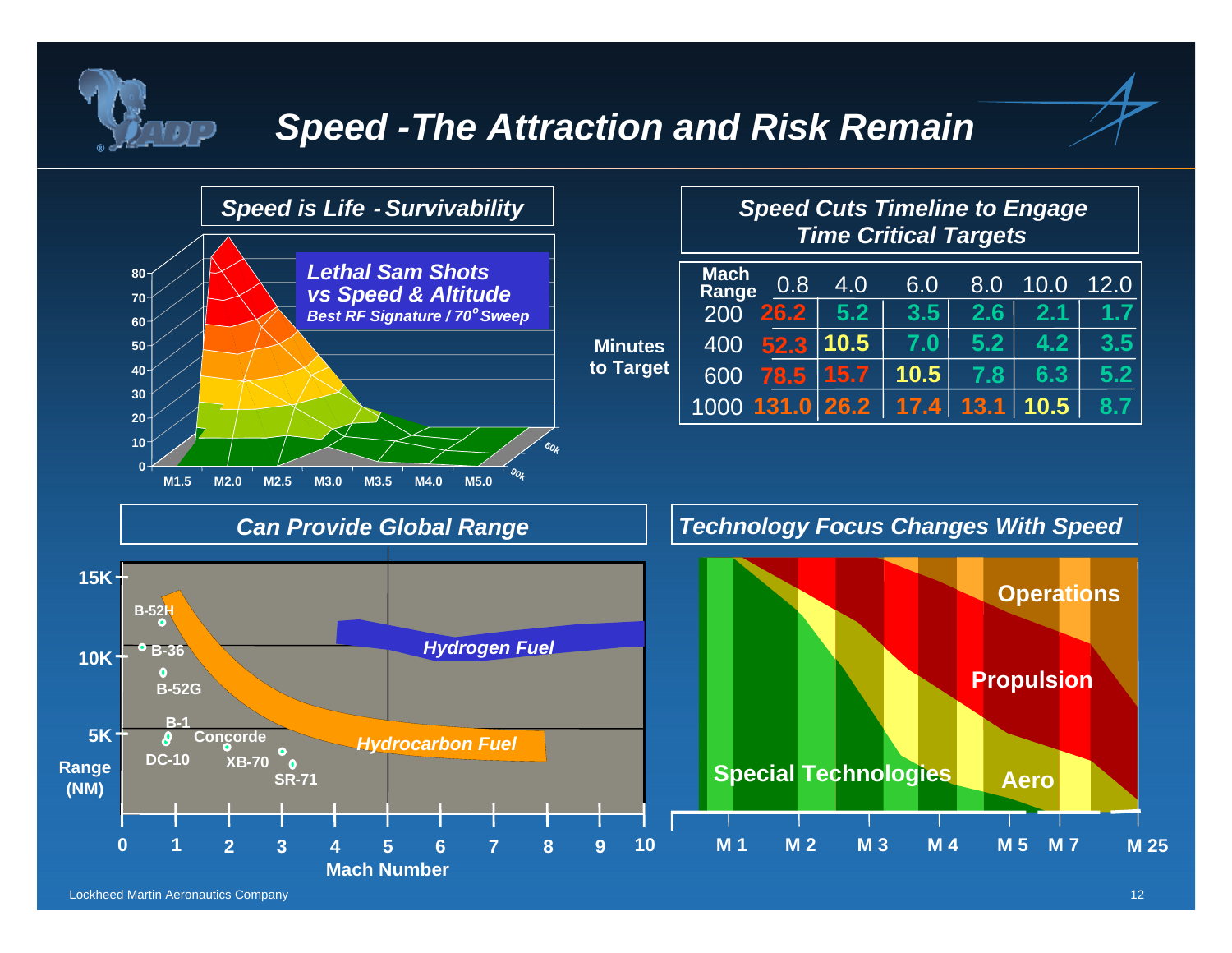

## *"The Holy Grail"*



#### *Let me get this right … You want to:*

- *Geolocate terrorists or WMD to "1 foot"*
- •*Reach out 2000 nm in "seconds"*
- •*Deliver a lethal payload with "no collateral damage"*
- •*Penetrate 200 ft of "super concrete … steel preferred"*
- *... and hold an "icy refreshing beverage"*